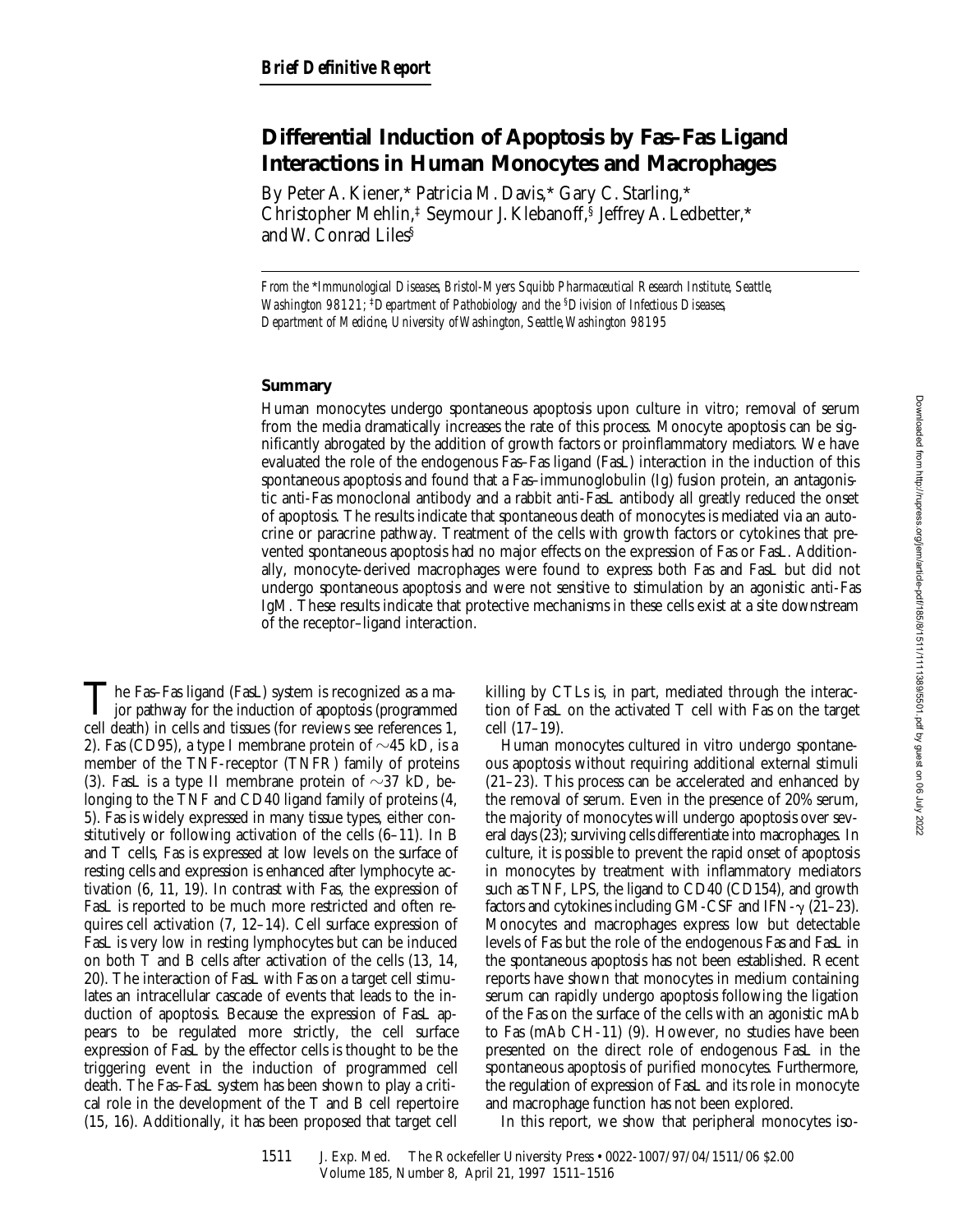lated by elutriation express both Fas and FasL and that the onset of apoptosis of human peripheral monocytes in culture is prevented by the addition of a nonstimulatory anti-Fas mAb, an antagonistic rabbit anti-FasL Ab, or a soluble Fas–Ig fusion protein, all of which block the interaction between Fas and FasL. Therefore, monocytes are able to undergo apoptosis via an autocrine or paracrine mechanism that is dependent on the expression of both Fas and FasL but is independent of another source of FasL, such as activated T cells. In contrast, monocyte-derived macrophages cultured for 7 d in vitro developed resistance to Fas-induced apoptosis despite expressing significant levels of Fas and FasL on the cell surface.

#### **Materials and Methods**

*Cells.* Peripheral monocytes were prepared from healthy donors as described previously (23) in RPMI containing 2.5 mM EDTA, 10  $\mu$ g/ml polymyxin B, 100 U/ml penicillin, and 100  $\mu$ g/ml streptomycin. In brief, the PBMC were separated on Ficoll and the T cells were depleted from the PBMC fraction by rosetting with SRBC. The monocytes were then separated from the remaining PBMC by centrifugal elutriation. After elutriation, the monocytes were collected from the appropriate fractions by centrifugation and then resuspended in RPMI-1640 media with additions as noted in the figure legends. The monocytes isolated by this procedure were  $>90\%$  pure as measured by staining the cells to determine expression of CD14, CD16, CD19, and CD3. Staining of monocytes for FACS<sup>®</sup> analysis was performed immediately after isolation. Monocyte-derived macrophages were prepared from peripheral monocytes by culturing the cells in RPMI containing 20% FBS, penicillin (100 U/ml) and streptomycin (100  $\mu$ g/ml), in Teflon beakers at 37°C for 7 d; half the media was changed after 4 d. Before analysis, dead cells were removed by centrifugation over Histopaque (Sigma Chem. Co., St. Louis, MO).

*Reagents and Antibodies.* The Fas–Ig and B7–Ig fusion proteins were constructed essentially as described previously (8, 23, 24), based on published sequences of the extracellular domains (3, 25) together with the constant region of human IgG1. Modified pCDM8 vectors containing the fusion genes were transiently expressed in COS cells for 6 d. The cell supernatants were harvested, clarified by centrifugation, and the fusion proteins then purified on protein A. Soluble recombinant FasL (CD8–FasL) was expressed as a fusion protein consisting of the extracellular domain of murine CD8 fused to the entire extracellular domain of human FasL. CD8–FasL was produced by transient transfection of COS cells and purified on immobilized anti-murine CD8 as described for sCD154 (23). Human GM-CSF, IFN- $\gamma$ , IL-4, TNF- $\alpha$ , and FITC-labeled annexin V were obtained from R & D Systems (Minneapolis, MN). LPS (*Escherichia coli* 055:B5) was from Whittaker Bioproducts (Walkersville, MD). The mouse monoclonal anti-Fas IgM and anti-Fas IgG1 were obtained from Immunotech (Westbrook, ME); rabbit anti-FasL polyclonal antibodies (C20 and N20) were obtained from Santa Cruz Labs (Santa Cruz, CA); anti-FasL mAb was from Transduction Laboratories (Lexington, KY); FITC-labeled anti-rabbit and anti-mouse antibodies were from Jackson ImmunoResearch Labs., Inc. (West Grove, PA) or Tago (Burlingame, CA). Human IgG and all other reagents were from Sigma.

*Analysis of Cell Surface Antigen Expression.* After the appropriate incubations, the cells were harvested, washed once in 2% FBS– RPMI (staining media) at  $4^{\circ}$ C, resuspended in 200  $\mu$ l 2% FBS– RPMI containing 1 mg/ml BSA, and 250  $\mu$ g/ml human IgG for 20 min. The cells were pelleted and resuspended in PBS containing 2% FBS, before the addition of the primary antibodies (at 10  $\mu$ g/ml). The cells were incubated for 30 min at 4°C, washed once with staining media, and then incubated with FITC-labeled antimurine IgG or anti-rabbit IgG (1:50 dilution) in staining media for an additional 30 min at  $4^{\circ}$ C. For single color analysis, the samples were washed twice in PBS and fixed in 2% formaldehyde. In most analyses, the cells were stained both for the uptake of propidium iodide and for specific antigen expression. For this two-color staining, the cells were not fixed; instead, after staining cells with Ab and washing them in PBS, propidium iodide (PI)  $(5 \mu g/ml)$ was added immediately before analysis on a FACScan<sup>®</sup> analyzer (Becton Dickinson and Co., Mountain View, CA). In the measurement of cell surface antigen expression, the gates of the analyzer were set to exclude PI-positive cells. The FACS<sup>®</sup> data are reported as mean fluorescence ratios. This represents the mean fluorescence determined using the Fas or FasL Ab divided by the mean fluorescence of the control Ab for each treatment of the monocytes.

*Assay of Apoptosis and DNA Fragmentation.* Monocytes were isolated by elutriation and cultured at  $1 \times 10^6$ /ml in RPMI containing 500 ng/ml polymyxin B together with no further additions, or with the agents as indicated in the text. After these incubations, the cells were harvested by centrifugation and then either permeabilized with buffer containing sodium citrate (0.3%), Triton  $X-100$  (0.01%), and PI (50  $\mu$ g/ml) for FACS<sup>®</sup> analysis or assayed for cell viability by measuring the exclusion of Trypan blue. Alternatively, the binding of FITC–annexin V was used to follow the expression of phosphatidylserine on early apoptotic cells (8, 26). The staining was carried out essentially according to the manufacturer's instructions. After the appropriate incubations cells,  $5 \times$  $10<sup>5</sup>/500$   $\mu$ l, were incubated with saturating concentrations of FITC– annexin V for 30 min at room temperature; the cells were then immediately analyzed by  $FACS^{\otimes}$ .

#### **Results**

*Expression of Cell Surface Fas and FasL on Human Monocytes and Macrophages.* To evaluate the expression of Fas and FasL on the cell surface, monocytes were isolated by elutriation and analyzed immediately; human macrophages were derived from peripheral monocytes by culturing the cells for 7 d in Teflon culture dishes. The different cells were then analyzed, without fixation, by FACS<sup>®</sup>. The results showed that freshly isolated monocytes and cultured monocyte-derived macrophages expressed both Fas and FasL on the cell surface (Fig. 1), although the levels of both Fas and FasL were slightly lower in the macrophages (Fig. 1, *C* and *D*). In the analysis of cells from seven different donors the ratio of specific mean fluorescence of Ab to Fas relative to the control Ab was 8.4  $\pm$  0.7 and 5.5  $\pm$  1.7 in monocytes and macrophages, respectively. For FasL, the ratio of specific mean fluorescence to the control was  $5.7 \pm 0.5$ and  $4.7 \pm 1.0$  in monocytes and macrophages, respectively.

*Role of Endogenous FasL in the Spontaneous Apoptosis of Human Monocytes.* In the absence of serum, freshly isolated human monocytes rapidly undergo programmed cell death (21, 22); even in the presence of serum a significant proportion of the cells die (23). Studies were undertaken to determine the role of FasL in this spontaneous death of the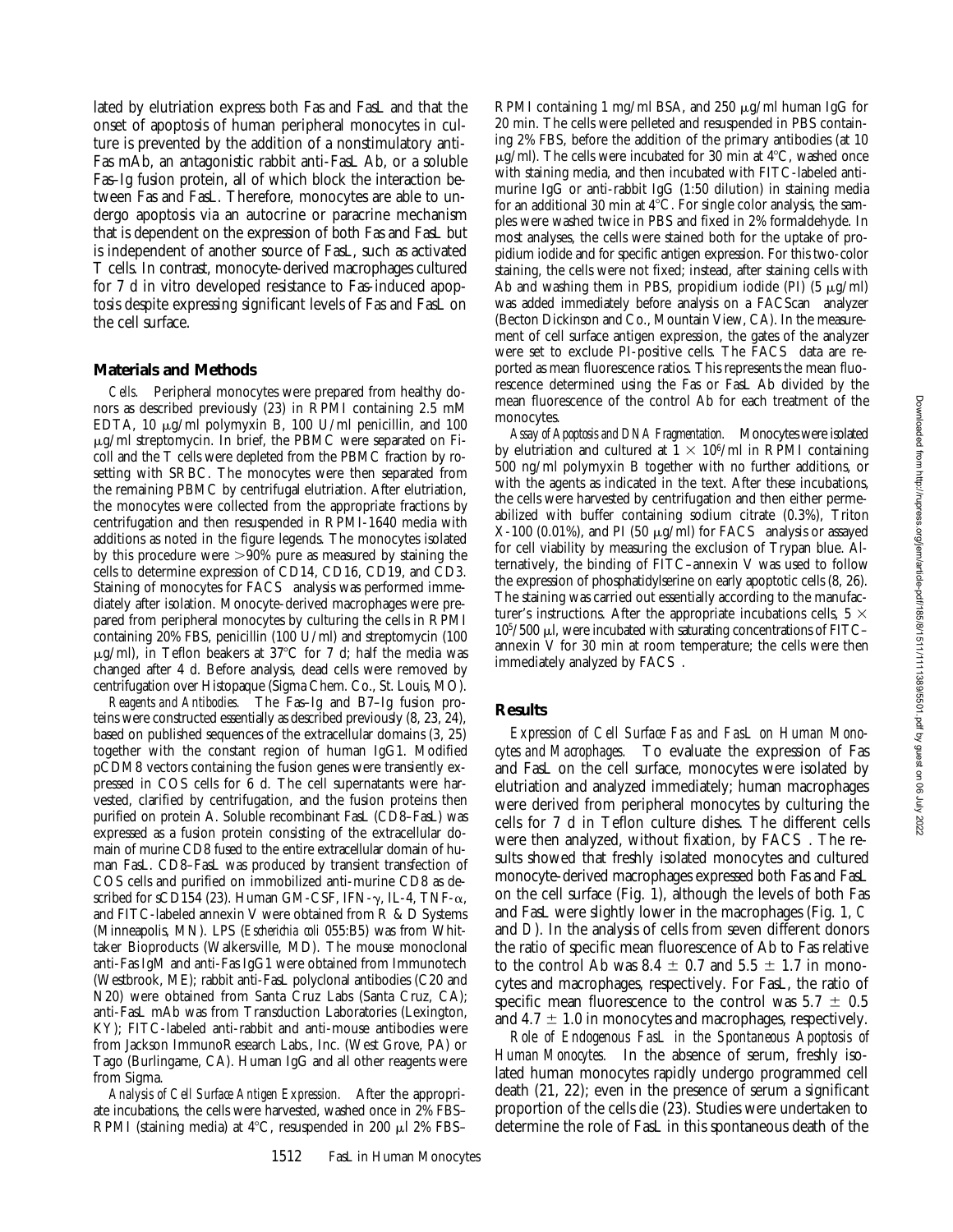

**Figure 1.** Cell surface staining of Fas and FasL on monocytes and monocyte-derived macrophages. Dotted line, control antibodies; solid line, Fas or FasL Abs as indicated. Peripheral monocytes were isolated by elutriation and then stained immediately (*A* and *B*), or cultured for 7 d in Teflon dishes (*C* and *D*) and then stained for cell surface expression of FasL (*A* and *C*, using anti-FasL polyclonal Ab, C20) and Fas (*B* and *D*, using anti-Fas, murine IgG1) as described in Material and Methods. Staining with control antibodies was carried out using mouse IgG1 or rabbit IgG as appropriate. The histograms are from a single experiment representative of seven experiments with cells from different donors.

cells. Peripheral monocytes were isolated and then immediately placed into culture for 18 h in serum-free RPMI alone, with the soluble fusion protein Fas–Ig, or with blocking anti-Fas or anti-FasL antibodies. The spontaneous apoptosis was markedly reduced by culturing the monocytes with Fas–Ig but not by the control fusion protein B7– Ig (Fig. 2 *A*). An antagonistic mouse anti-Fas mAb (IgG1) also protected the cells to a similar extent, whereas control mouse IgG1 gave rise to only marginal protection. The polyclonal anti-FasL antibody (C20) was the most effective at inhibiting the spontaneous apoptosis of the peripheral monocytes; normal rabbit IgG yielded little protection (Fig. 2 *A*).

One of the early changes in cells undergoing apoptosis is the exposure of phosphatidyl serine on the surface of the cells, which can be detected by the ability of the phospholipid to bind annexin V (8, 26).  $FACS^{\circledast}$  analysis of changes in the phospholipids in the plasma membrane of the monocytes using FITC–annexin V confirmed the onset of apoptotic responses observed in Fig. 2 *A.* After 8 h in culture, 50–60% of the peripheral monocytes bound annexin V, whereas culture of the cells in Fas–Ig or anti-FasL reduced the number of positive staining cells to less than 20% (Fig. 2 *B*). These results indicate that the autocrine or paracrine interaction of Fas and FasL is largely responsible for the spontaneous induction of programmed cell death that occurs upon culture of peripheral monocytes in serum-free media.



**Figure 2.** Effect of fusion proteins and antibodies on spontaneous apoptosis of peripheral monocytes. (*A*) Staining of nuclei with PI. (*B*) Staining of the cell surface with annexin V. Elutriated peripheral monocytes were cultured at  $1 \times 10^6$ /ml in polypropylene tubes in RPMI media containing 1  $\mu$ g/ml polymyxin B together with no additions, 50  $\mu$ g/ml Fas-Ig, 50 mg/ml B7.1–Ig, 10 mg/ml anti-Fas IgG, 10 mg/ml muIgG1, 10 mg/ml rabbit anti-FasL  $(C20)$  or 10  $\mu$ g/ml rabbit IgG. For PI staining, the cells were harvested by centrifugation after 18 h at  $37^{\circ}$ C ; they were then analyzed for apoptotic nuclei with PI as described in Materials and Methods. *n*, the number of different donors in each treatment set. For staining with annexin V the cells were harvested after 8 h in culture, washed, and then stained for 30 min with FITC–annexin V. The bars represent the mean  $\pm$ SEM of the number (*n*) of different donors.

*Effect of Cytokines on Apoptosis and Fas and FasL Expression.* It has previously been shown that different cytokines, growth factors, and LPS can prevent the onset of apoptosis in human monocytes (9, 21, 22). In agreement with these earlier findings, we found that IFN- $\gamma$ , TNF- $\alpha$ , GM-CSF, and LPS all effectively reduced the degree of apoptosis of monocytes when added at the initiation of the cell culture (Fig. 3 *A*). In addition, IL-4 alone appeared to provide slight protection from apoptosis (Fig. 3 *A*), but, as reported previously (21, 22), it was able to abrogate most of the rescue of the cells mediated by TNF (data not shown). Over the time course of these incubations (18 h), no major changes in the level of cell surface expression of Fas or FasL (Fig. 3, *B* and *C*) were observed. However, TNF and LPS did appear to induce a small decrease in the level of expression of FasL, and IL-4 induced a small increase in the expression of FasL. These results suggest that while the Fas– FasL interaction is essential for the spontaneous induction of programmed cell death in monocytes, the effect of cytokines, growth factors, and LPS on the apoptotic process is at a site downstream of the cell surface receptors.

*Anti-Fas–induced Apoptosis in Monocytes and Monocytederived Macrophages.* Spontaneous apoptosis was evident in peripheral monocytes, even when the cells were cultured in the presence of 20% FBS (Fig. 4). As shown here (Fig. 4) and reported previously (9), monocyte apoptosis in either the absence or presence of serum significantly increased after the addition of a stimulatory anti-Fas mAb to the cells. In contrast, human monocyte-derived macrophages were completely resistant to anti-Fas (Fig. 4) or sFasL-induced (data not shown) apoptosis. Thus, despite expressing signif-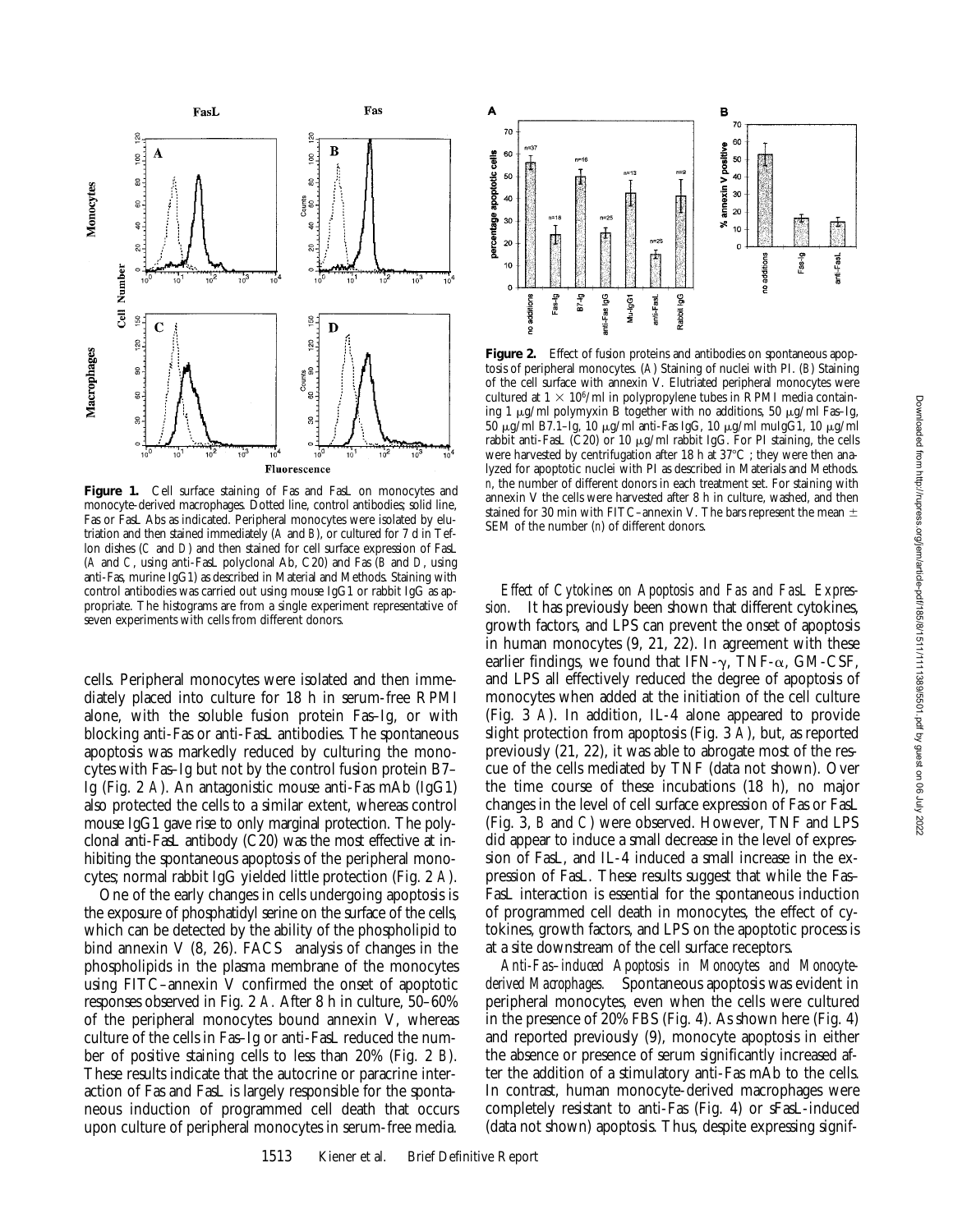

**Figure 3.** Effect of IFN-g, IL-4, GM-CSF, TNF-a, and LPS on the Fas apoptotic pathway in peripheral monocytes. (*A*) Apoptosis. Elutriated peripheral monocytes were cultured at  $1 \times 10^6$ /ml in polypropylene tubes in RPMI media containing 1 µg/ml polymyxin B together with no additions, 10 ng/ ml TNF- $\alpha$ , 500 U/ml IL-4, 500 U/ml IFN- $\gamma$ , 5 µg/ml LPS or 10 ng/ml GM-CSF. After 18 h at 37°C, the cells were harvested by centrifugation and analyzed for apoptotic nuclei as described in Materials and Methods. (*B* and *C*) Cell surface expression of Fas (*B*) and FasL (*C*). Elutriated peripheral monocytes were cultured at  $1 \times 10^6$ /ml in polypropylene tubes in RPMI media containing 1 µg/ml polymyxin B together with no additions, 500 U/ml IFN- $\gamma$ , 10 ng/ml GM-CSF, 500 U/ml IL-4, 5  $\mu$ g/ml LPS or 10 ng/ml TNF- $\alpha$ . After 18 h, the cells were harvested and stained for cell surface expression of Fas (anti-Fas, murine IgG1) and FasL (anti-FasL, polyclonal Ab, C20) as described in Materials and Methods. Staining with control antibodies was carried out using mouse IgG1 or rabbit IgG as appropriate. The data are expressed as ratio of the mean fluorescence intensity (*mfi*) of Ab against the specific antigen, relative to the mfi of control Abs for each treatment. The data represent mean  $\pm$  SEM of four independent experiments.

icant levels of Fas and FasL on the cell surface (see Fig. 1), monocyte-derived macrophages were resistant to both spontaneous and anti-Fas–induced apoptosis.

# **Discussion**

While the function of the Fas–FasL system in the regulation of apoptosis in lymphocytes is well established (7, 11, 14), its role in other leukocytes is less well established, though recent reports suggest that here too it may play a crucial function (8, 27, 28). Fas is constitutively expressed on other phagocytes (8–10, 28) and stimulation of Fas with an agonistic mAb induces apoptosis in neutrophils and eosinophils (8, 28). Additionally, it has been shown that the neutrophils, like activated T cells, can release biologically active soluble FasL (7, 8). Furthermore, upon isolation and culture in vitro, neutrophils undergo programmed cell death (8) mediated by interactions of Fas and FasL on the cells. It has been proposed that this apoptotic response of leukocytes in vitro reflects one of the normal mechanisms for the elimination of the cells in vivo. During an inflammatory response the eosinophils or neutrophils are recruited into the tissue. Later, the subsequent resolution of the inflammation requires that the leukocytes are removed from the site and this may be mediated by apoptosis.

Monocytes undergo spontaneous apoptosis (9, 21–23). This cell death can be inhibited by treatment of the monocytes with LPS, TNF- $\alpha$ , GM-CSF, IFN- $\gamma$ , and sCD154 (21–23). Monocytes express Fas, but the reports vary considerably on the extent to which the cells are sensitive to apoptosis induced by the anti-Fas mAb (9, 10, 29). In addition, treatment of monocytes with inflammatory mediators such as TNF- $\alpha$  and IL-1 $\beta$  partially protects the cells from



Figure 4. Induction of apoptosis in peripheral monocytes and monocyte-derived macrophages. Elutriated peripheral monocytes were cultured for 18 h alone or with 20% FBS, in the absence or presence of 200 ng/ml anti-Fas mAb (CH-11). Monocyte-derived macrophages were cultured for 7 d in RPMI containing 20% FBS and then harvested, washed once, and then resuspended in RPMI containing 20% FBS. The cells were then cultured for an additional 18 h in the presence of 200 ng/ml anti-Fas mAb. No spontaneous apoptosis of these cells was observed over the final 18 h. Cells were harvested by centrifugation and analyzed for apoptotic nuclei with PI. The bars represent the mean  $\pm$  SEM of eight (monocytes) or six (macrophages) experiments with different donors.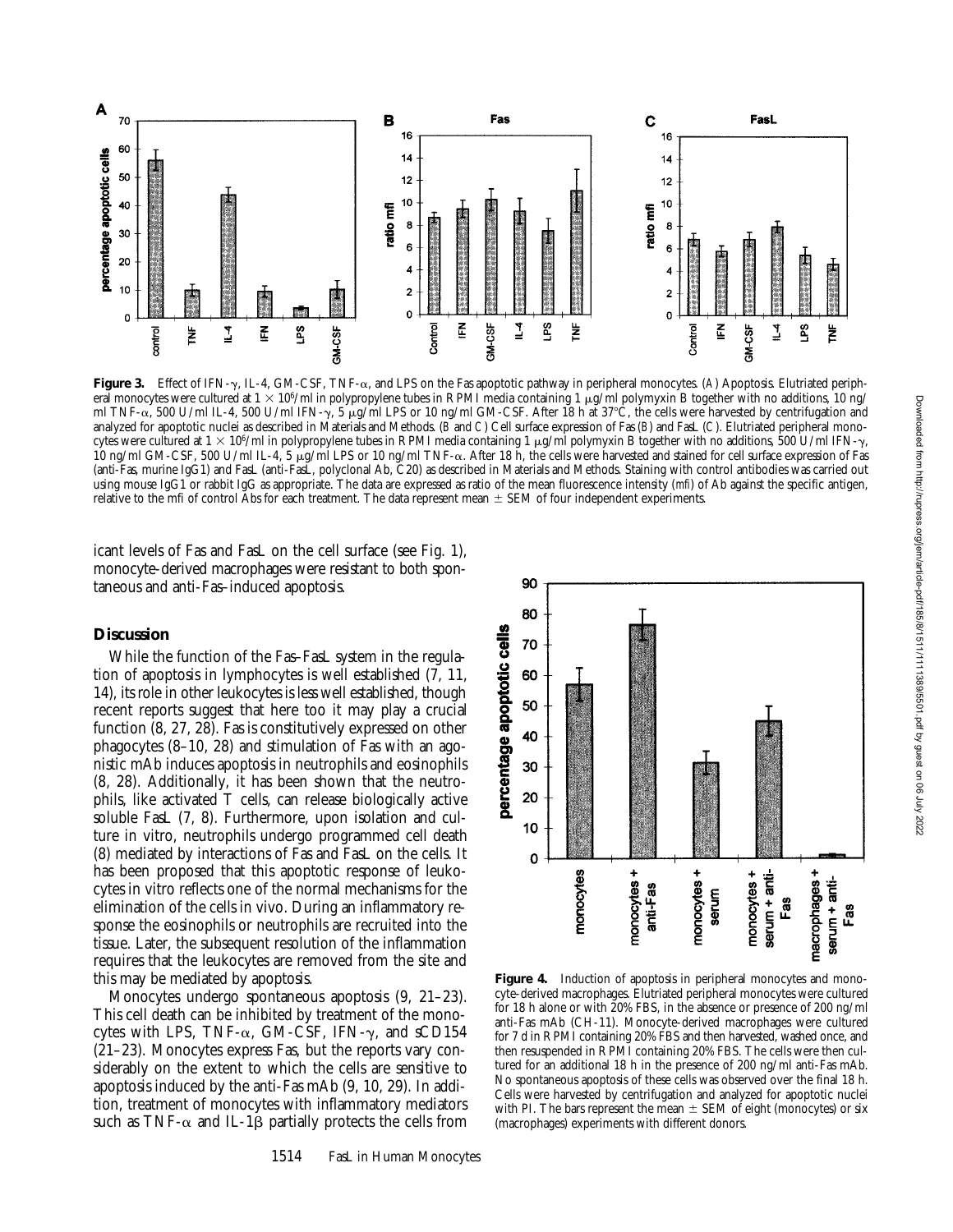anti-Fas–induced apoptosis whereas LPS pretreatment fully protects the cells (9, 21, 22). These treatments are reported not to alter the level of Fas (9). Thus, both growth and proinflammatory factors enhance the survival of monocytes. The role of FasL in the spontaneous apoptosis of monocytes has not been explored. Furthermore, the effect of inflammatory mediators and growth factors on FasL expression is not known.

In the work reported here, we show that resting monocytes constitutively express FasL on the cell surface. This expression was not readily detected in an earlier study using the fusion protein Fas–Ig to detect FasL (9) due to the lower affinity of the reagent and due to high background binding of the Ig protein to the Fc receptors. In addition, our results indicate that spontaneous apoptosis of monocytes in vitro is mediated by the interaction of Fas and FasL on the cell surface, because apoptosis could be suppressed by reagents that block the interaction of Fas and FasL. These agents included a Fas–Ig soluble fusion protein and antagonistic antibodies to Fas or FasL. Because of the inability of any of these agents to provide complete protection from death, we cannot rule out that other mechanisms may also contribute to the induction of spontaneous apoptosis.

However, it is clear that other factors beyond the expression of Fas and FasL on the cell surface also ultimately

contribute to the sensitivity of monocytes to the apoptotic pathway (27–29). We found that treatment of peripheral monocytes with TNF- $\alpha$ , IFN- $\gamma$ , GM-CSF, or LPS, agents that protect the cells from spontaneous apoptosis, did not markedly alter the expression of either Fas or FasL. In addition, despite the expression of both Fas and FasL on the surface, monocyte-derived macrophages were able to survive 7 d in culture and were also resistant to direct stimulation of Fas with the agonistic anti-Fas mAb. This is in contrast with a report where differentiation of monocytes by adherence to plastic enhanced their sensitivity to the mAb (29). The pathways that give rise to protection of these cells are currently being explored.

The presence of FasL on the cell surface of both monocytes and macrophages suggests that the ligand may play a role, other than regulating self-apoptosis, in the effector functions of the cell. This has also recently been proposed for neutrophils that were found to both express FasL on the cell surface and also release biologically active sFasL in the cell supernatants (8). In preliminary experiments, we have found that it is possible to stimulate monocytic cells to release biologically active sFasL (data not shown). Together, these results indicate that it is very likely that FasL plays a very important role in mediating some of the physiological functions of monocytes and macrophages.

#### W.C. Liles is a Pfizer Postdoctoral fellow.

Address correspondence to Peter A. Kiener, Bristol-Myers Squibb Pharmaceutical Research Institute, 3005 First Avenue, Seattle, Washington 98121.

*Received for publication 9 January 1997 and in revised form 24 February 1997.*

### **References**

- 1. Nagata, S. 1996. Fas and Fas ligand: a death factor and its receptor. *Adv. Immunol.* 57:129–144.
- 2. Nagata, S., and P. Golstein. 1995. The Fas death factor. *Science (Wash. DC).* 267:1449–1456.
- 3. Itoh, N., S. Yonehara, A. Ishii, M. Yonehara, S.I. Mizushima, M. Sameshima, A. Hase, Y. Seto, and S. Nagata. 1991. The polypeptide encoded by the cDNA for human cell surface antigen Fas can mediate apoptosis. *Cell.* 66:233–243.
- 4. Takahashi, T., M. Tanaka, J. Inazawa, T. Abe, T. Suda, and S. Nagata. 1994. Human Fas ligand: gene structure, chromosomal location and species specificity. *Int. Immunol.* 6:1567– 1574.
- 5. Suda, T., and S. Nagata. 1994. Purification and characterization of the Fas-ligand that induces apoptosis. *J. Exp. Med.* 179:873–879.
- 6. Miyawaki, T., T. Uehara, R. Nibu, T. Tsuji, A. Yachie, S. Yonehara, and N. Taniguchi. 1992. Differential expression of apoptosis-related Fas antigen on lymphocyte subpopulations in human peripheral blood. *J. Immunol.* 149:3753–3758.
- 7. Tanaka, M., T. Suda, T. Takahashi, and S. Nagata. 1995. Expression of the functional soluble form of human Fas ligand

in activated lymphocytes. *EMBO (Eur. Mol. Biol. Organ.) J.* 14:1129–1135.

- 8. Liles, W.C., P.A. Kiener, J.A. Ledbetter, A. Aruffo, and S.J. Klebanoff. 1996. Differential expression of Fas (CD95) and Fas ligand on normal human phagocytes: implications for the regulation of apoptosis in neutrophils. *J. Exp. Med.* 184: 429–440.
- 9. Um, H.-D., J.M. Orenstein, and S.M. Wahl. 1996. Fas mediates apoptosis in human monocytes by a reactive oxygen intermediate dependent pathway. *J. Immunol.* 156:3469–3477.
- 10. Iwai, K., T. Miyawaki, T. Takizawa, A. Konno, K. Ohta, A. Yachie, H. Seki, and N. Taniguchi. 1994. Differential expression of bcl-2 and susceptibility to anti-Fas–mediated cell death in peripheral blood lymphocytes, monocytes, and neutrophils. *Blood.* 84:1201–1208.
- 11. Schattner, E., and S.M. Friedman. 1996. Fas expression and apoptosis in human B cells. *Immunol. Res.* 15:246–257.
- 12. Suda, T., T. Takahashi, P. Golstein, and S. Nagata. 1993. Molecular cloning and expression of the Fas ligand, a novel member of the tumor necrosis factor family. *Cell.* 75:1169– 1178.